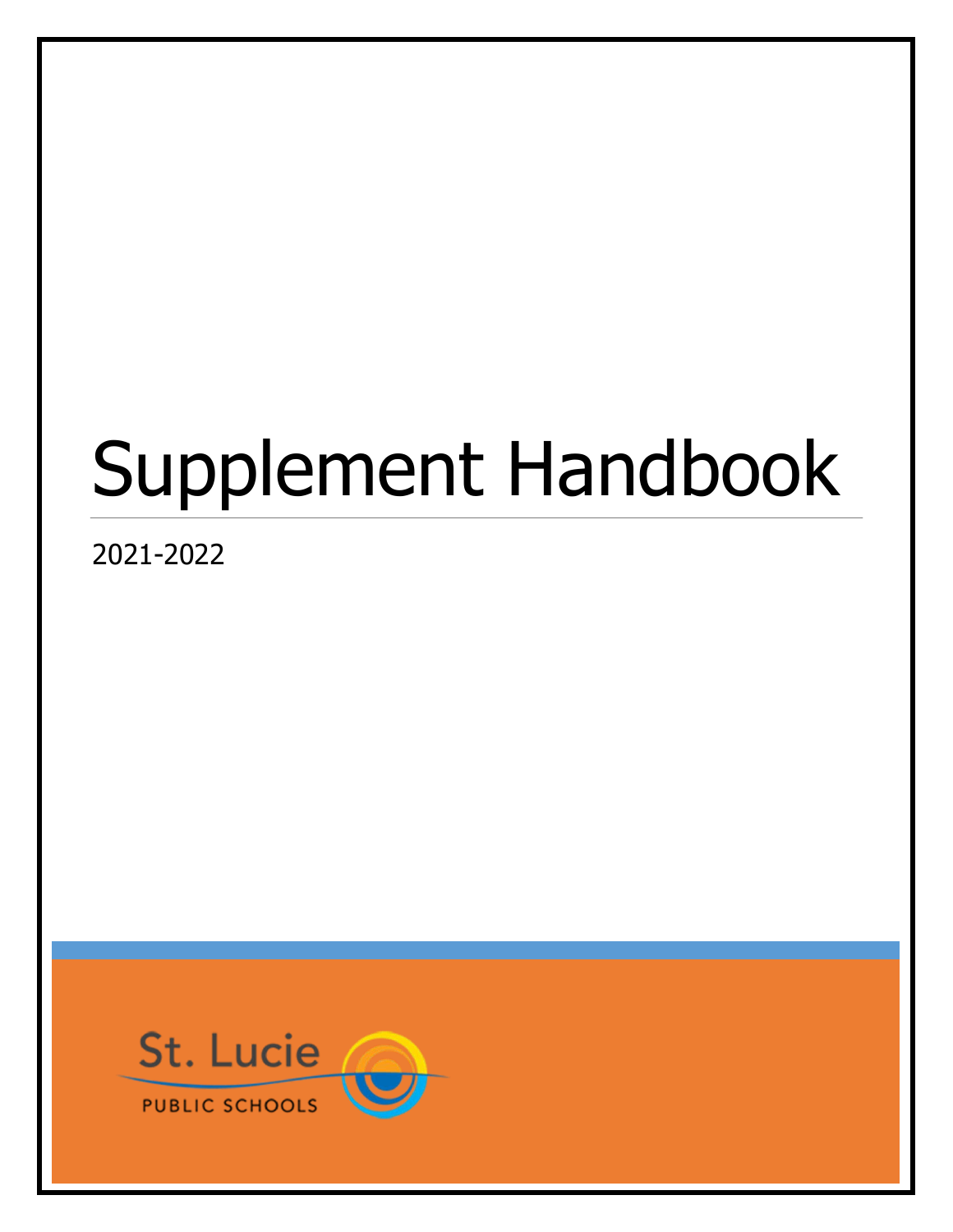# **TABLE OF CONTENTS**

| <b>SECTION 1</b>          |
|---------------------------|
| <b>GENERAL PROVISIONS</b> |
|                           |
| <b>SECTION 2</b>          |
| ATHLETICS                 |
|                           |
| <b>SECTION 3</b>          |
| MUSIC/PERFORMING ARTS     |
| <b>SECTION 4</b>          |
|                           |
|                           |
|                           |
| <b>SECTION 5</b>          |
| CURRICULUM LEADERSHIP     |
| <b>SECTION 6</b>          |
|                           |
|                           |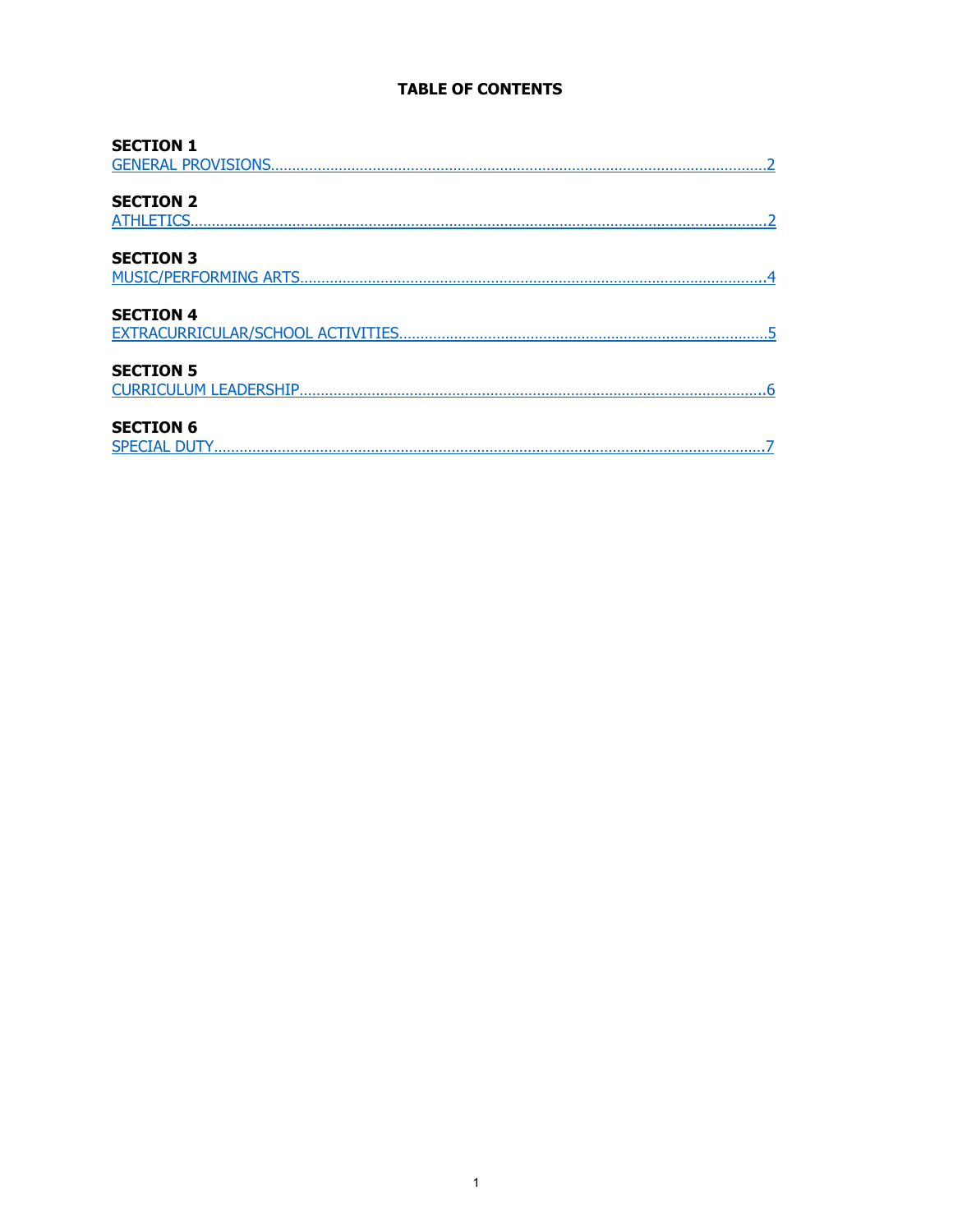#### <span id="page-2-0"></span>**SECTION 1 – GENERAL PROVISIONS**

- A. All provisions of this handbook are intended to be in accordance with the CTA Contract.
- B. Supplements are additional salary for which an employee performs extra duties and/or responsibilities before, during, and after the regular workday, as well as nonteaching duty days. They are designed in such a way as to allow individual school flexibility in matching its employees' resources to the needs of the student body, be it in the area of extracurricular activities, athletics, monitoring type duties, or representing the school.
- C. Supplements are not transferable, which means that the funds for one supplement cannot be used for a different supplement.
- D. Supplement nominations are submitted bythe site administrator through completion of forms, which are forwarded to a District-Level Department.
- E. Because supplemental positions are considered leadership roles at the school level, consideration should be given to instructional performance when selecting personnel for supplemental positions.
- F. Acceptance of duties for which supplements are paid is voluntary for SLCSB employees, except for those that may be specified otherwise by the Contract. If the employee declines the supplemental duties, another employee may be interviewed and selected by the administrator to receive the supplement. This also means that there are no guarantees that a supplement will continue to be offered, and changes may be made from year to year, to meet changing needs of a particular school. If the supplement receiver is terminated in the supplemented position, the receiver will be notified in writing.
- G. The amounts paid for supplemental duty are negotiable, and are included in the CTA Contract. Other supplements not explicitly described in this handbook may be paid if specified in contract.
- H. An employee holding a supplemented position may voluntarily relinquish the position provided s/he notifies the site administrator at the earliest possible date. The site administrator will notify the employee as soon as feasible if the employee will not be reappointed to the supplemental position, but no later than June 1.
- I. If an employee starts a supplemental duty late or terminates from it early, or for any other reason cannot complete all of the requirements to receive the full supplement, s/he shall be paid a prorated amount based on the period of time which the supplemented duties were performed.
- J. Deans are eligible for only one supplement in addition to their Dean's supplement (athletic or teaching).
- K. In order to insure hourly, non-exempt staff employment standards consistent with the requirements of the Fair Labor Standards Act all members of the CU bargaining unit will be paid in accordance with Article XIII, Paragraph G. 2. of the CTA/CU contract.
- L. All supplemental positions expire at the end of each school year and are subject to annual renewal by the principal of each school or department head and approval by the St. Lucie County School Board.

#### <span id="page-2-1"></span>**SECTION 2 – ATHLETICS**

- A. Most interscholastic competition is regulated by the Florida High School Activities Association, (FHSAA) and applicable athletic conferences and/or national/state governing associations.
- B. Athletic supplements are paid for the following at the high school level: athletic director, baseball, basketball, bowling, cross country, competitive cheerleading, sports manager, football, girl's flag football, golf, soccer, softball, swimming, tennis, track, volleyball, girls' weightlifting, and wrestling. No person may have more than 3 athletic supplements.
- C. A head coach may not be paid as a head coach of another sport if the overlap of seasons is three weeks or longer. Athletic directors may not be supplemented as head coaches.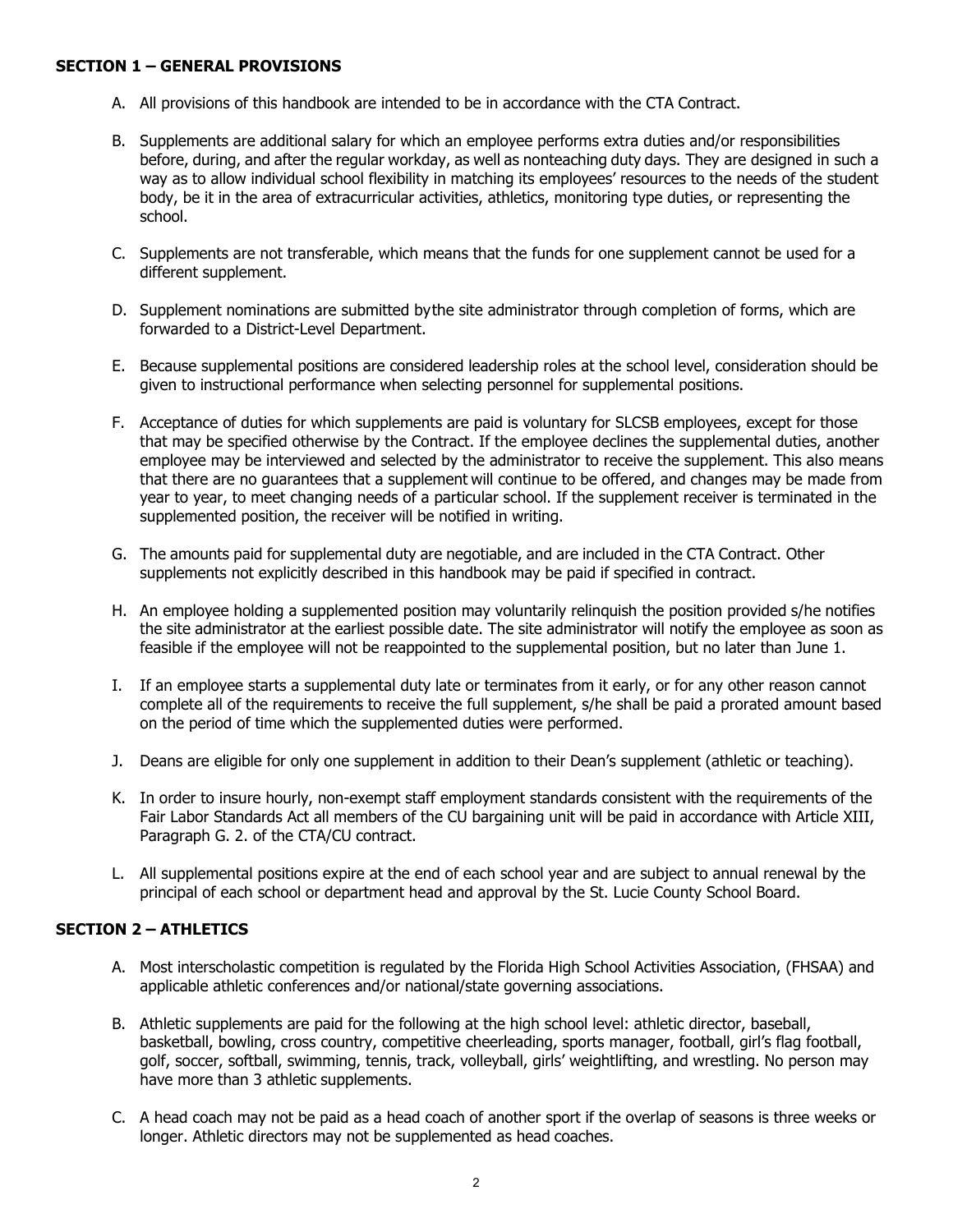- D. Supplements paid for intramural middle school sports are as negotiated in the CTA contract.
- E. The number of athletic coaching supplements is based upon the sports offered at a school, with a required minimum participation in accordance with the allocation chart in this section. More than one supplement is authorized (head, assistant, and/or associate coaches) in certain sports depending upon the size of the program and whether or not there are JV and/or Freshman teams.
- F. Non-certificated personnel serving as coaches are required to obtain a part-time athletic coaching certificate from the Florida Department of Education. In addition, individuals who are not employees of St. Lucie County School Board must also complete an employment application, be approved by the School Board as an athletic coach, and meet Level 2 fingerprinting requirements.
- G. Duties and Responsibilities
	- 1. The County Athletic Director must be a certified, full-time teacher. S/he coordinates and oversees total athletic program of the county and recommend athletic policies and procedures to the Superintendent and School Board. Typical duties includes the coordination of services provided by the various departments of the school district, serving as the project manager for inter-local agreements which allow for mutual use of school and local governmental facilities, coordinating county-wide athletic recognition programs; assisting school based staff in the interpretation of policies and oversee compliance to State Statutes and the policies of the FHSAA and School Board; making recommendations to the superintendent as necessary regarding the operations of the Athletic Instructional Services department; and conducting and reporting investigations of alleged violations to appropriate district personnel. A comprehensive job description for the high school Athletic Director is available from the Human Resources Department.
	- 2. The Athletic Director must be a certified, full-time teacher. S/he coordinates and oversees all areas of the athletic program in the high school, including conducting monthly coaching staff meetings, representing the school at related district level meetings, and acts as the athletic program's representative to the community for the purpose of soliciting funds and community support. Typical daily duties may include: coordinating and scheduling the use of athletic facilities in cooperation with the physical education department chair, arrange for sport officials and event personnel, supervise and maintain records of students eligibility, make team transportation arrangements, arrange for medical examinations, publicize all athletic events and make provisions for security at home events. A comprehensive job description for the high school Athletic Director is available from the Human Resources Department.
	- 3. The responsibilities of the Assistant Athletic Director include assisting the Athletic Director in carrying out policies and procedures for the school athletic department and the FHSAA; serving as athletic director for the school as needed when the County Athletic Director is unavailable due to job responsibilities; take precautionary measures against any legal negligence; and serving as game administrator at home events as needed. A comprehensive job description for the Associate Coach is included in the County Athletic Handbook.
	- 4. The responsibilities of the Head Athletic Coach include the daily overall operation of his/her sport throughout its season. In addition to providing a schedule of activities to the Athletic Director, each Athletic Coach must submit an annual budget to the Athletic Director. Athletic Coaches are accountable for the training and care of students under their charge and for communicating with college recruiters. They are also accountable for all equipment and uniforms used in the sport. A comprehensive job description for the Athletic Coach is included in the County Athletic Handbook.
	- 5. The responsibilities of the Assistant Coach include assisting the head coach in the successful operation of his/her sport; keeping the Athletic Coach and Athletic Coordinator informed of the status and conduct of team members; and assisting with care and maintenance of equipment. A comprehensive job description for the Assistant Coach is included in the County Athletic Handbook.
	- 6. The responsibilities of the Athletic Coordinator include the scheduling and staffing the activities of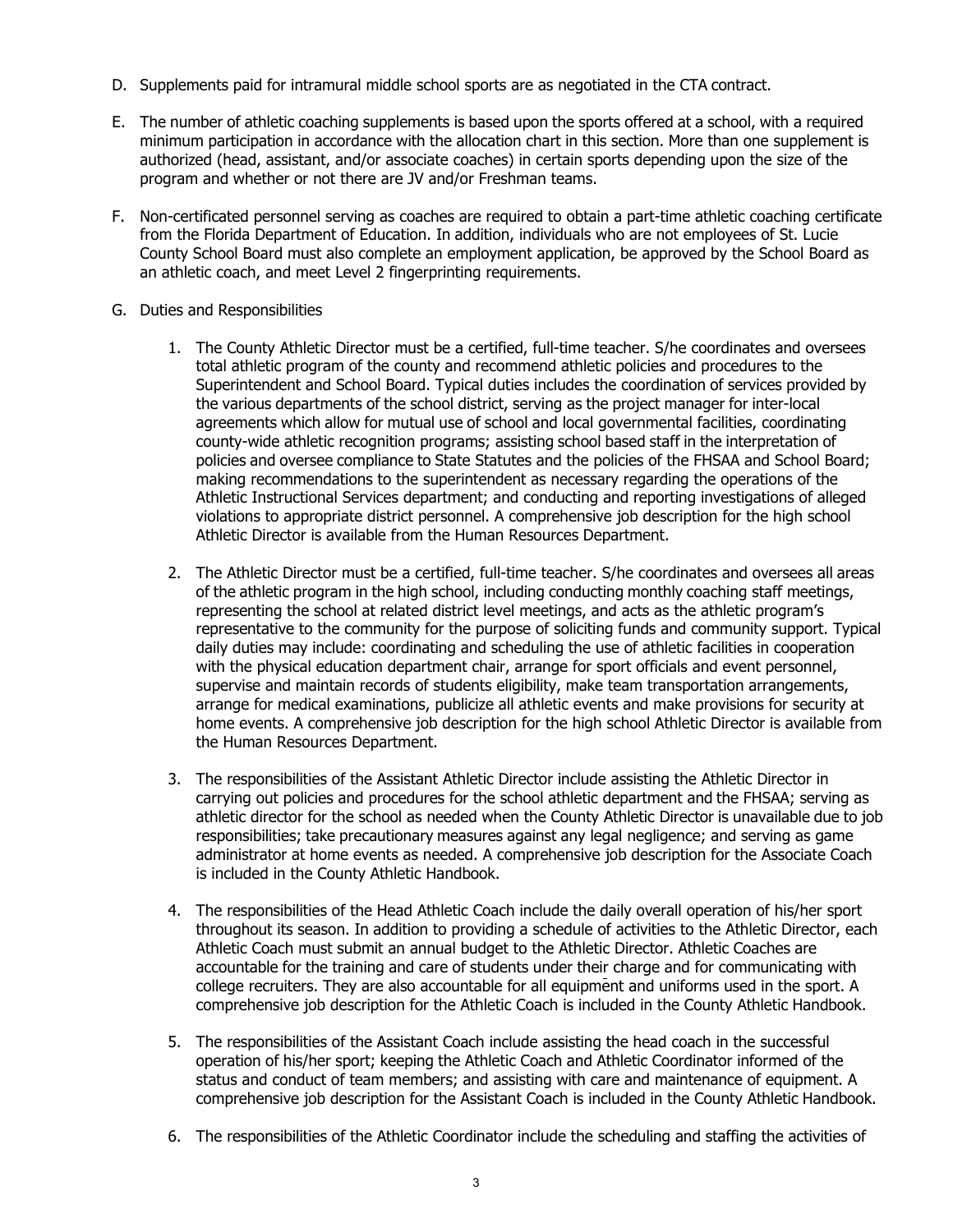his/her sport; assisting with scouting and recruitment of athletes; communicating with college recruiters; evaluating the status and progress of athletes on his/her team(s). A comprehensive job description for the Athletic Coordinator is included in the County Athletic Handbook.

- 7. The responsibilities of the Associate Coach include maintaining a written inventory of equipment; assisting the head coach with supervisory duties during and after all home and away games; assisting the head coach in carrying out policies and procedures for the school athletic department and the FHSAA; take precautionary measures against any legal negligence. A comprehensive job description for the Associate Coach is included in the County Athletic Handbook.
- 8. The District will pay a supplement to two Intramural Coordinators (one north and one south) at the middle school level. This is a supplemental duty only, not a full-time position. Each school with middle grades will also have a site-based intramural coordinator.
- 9. The responsibilities of the Intramural Coordinator include assisting in identification and evaluation of coaches for intramural sports; assuming responsibility for maintaining inventory of intramural participation cards; directing the promotion of and sale of tickets at Middle School Intramural Tournaments; preparing and processing receipts and deposits of athletic funds with the school business office in accordance with established district procedures; and assuming responsibility for arranging for or supervising intramural tournaments
- 10. School Special Olympics positions and responsibilities:

a. Coordinator – serves as the school based-based liaison to Special Olympics and District Special Olympics contact, attend all area and state competitions, and process allnecessary paperwork for team and coach participation with Special Olympics.

b. Coach – Coaches will attend appropriate training provided by Special Olympics, schedule practices and coach individual students/teams in district-approved Special Olympics sports.

c. Assistant. Coach – Assistant coaches will attend appropriate training provided by Special Olympics, attend all scheduled games and practices and assist in coaching individual students/teams in district-approved Special Olympics sports.

H. Allocation of Coaches per Sport

Refer to Letters of Understanding between the Classroom Teachers' Association and the St. Lucie County School Board concerning the allocations of athletic supplements found in the approved Salary Schedule Book and the approved Athletic Supplement Form PER0052.2.

#### <span id="page-4-0"></span>**SECTION 3 – MUSIC/PERFORMING ARTS**

- A. Music/Performing Arts supplements are tied to regular music teaching assignments, and are designed to address activities held outside of school hours.
- B. Duties and Responsibilities
	- 1. The **Band Director** must have been appointed to a fulltime instructional position and must be certified or pursuing certification in music education with emphasis in wind and percussion pedagogy. The Band Director is responsible for the planning, preparation, and supervision of performances and activities conducted by the school's band.
	- 2. The **Orchestra Director** must have been appointed to a full-time instructional position and must be certified or pursuing certification in music education with an emphasis in string pedagogy. The Orchestra Director is responsible for preparing and presenting performances conducted by the school's orchestra.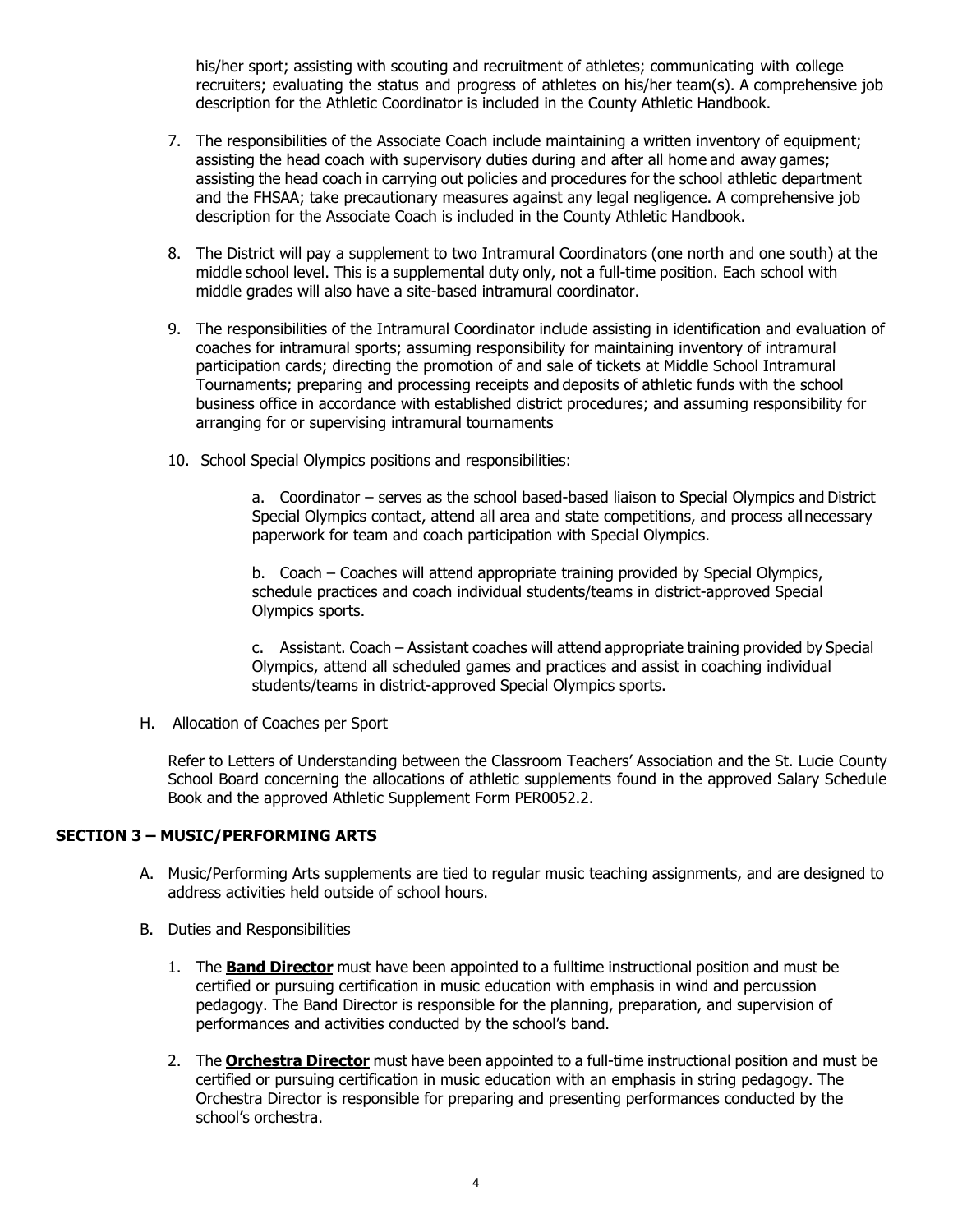- 3. The **Choral/Vocal Director** must have been appointed to a full-time instructional position and must be certified or pursuing certification in music education with an emphasis in choral music. The Choral Director is responsible for the planning, preparing, and supervising performances conducted by the school's choirs and vocal ensembles.
- 4. The **Auxiliary Marching or Fife and Drum Sponsor** is responsible for the planning, preparation and supervision of performances conducted in the school's Auxiliary Marchers or Fife and Drum Corp.
- 5. The **Elementary Performing Arts Sponsor** is responsible for the planning, preparation, and supervision of at least two (2) performances of students conducted outside of the school day.

### <span id="page-5-0"></span>**SECTION 4 – EXTRACURRICULAR/SCHOOL ACTIVITIES**

- A. Supplements in this area are for school programs or activities that involve or could appeal to a significant part of the student body as a whole, as differentiated from club sponsorship. These include such activities as class sponsorships, drama/musical play, debate team, JROTC, school paper, student council and yearbook.
- B. Duties and Responsibilities
	- 1. The **Senior Class Sponsor** is responsible for planning, organizing, and overseeing all aspects of senior class functions, including, but not limited to, fundraising, Senior Week, Grad Night, senior class pictures, and baccalaureate and graduation exercises. S/he is responsible for the collection and disposition of senior class dues where applicable. S/he encourages each student to clear his or her debts.
	- 2. The **Junior Class Sponsor** is responsible for planning, organizing, and overseeing functions normally associated with the junior class, including, but not limited to, the junior/senior prom, the homecoming float, and the ordering and sale of class rings. S/he is also responsible for the collection and disposition of junior class dues where applicable.
	- 3. The **Sophomore Class Sponsor** is responsible for planning, organizing, and overseeing all aspects of sophomore class functions, including, but not limited to, homecoming, selected school wide and class projects, and the orientation of new students. S/he also is responsible for the collection and disposition of sophomore class dues where applicable.
	- 4. The **Freshman Class Sponsor** is responsible for planning, organizing, and overseeing all aspects of freshman class functions, including, but not limited to, selected school wide and class projects, the orientation of new students, and assisting with homecoming activities as needed. S/he is responsible for the collection and disposition of freshman class dues where applicable.
	- 5. The **Drama/Musical Play Sponsor** is responsible for organizing, planning, and preparing a production group (Drama Club or Musical Play). The group must participate in interscholastic competition and have a minimum of two major productions (full length play or three one-act plays presented in a single performance) per school year. Rehearsals and performances are to be held outside the student day
	- 6. The **Drama Play Director** is responsible for supervising, organizing, or preparing acting performances including but not limited to full length plays, one-act plays, murder mystery dinner theatre, student showcases, and IB presentations. Rehearsals and performances are to be held outside of the school day.
	- 7. The **Musical Play Director, Fall/Spring** is responsible for supervising, organizing, planning and preparing a full scale musical play production. Rehearsals and performances are to be held outside of the school day.
	- 8. The **Drama Club Sponsor** responsible for supervising, organizing and planning student drama club activities including but not limited to student educational trips, master classes, competitions, community service activities, theatrical appreciation opportunities. All activities, trips and events will be held outside of the school day.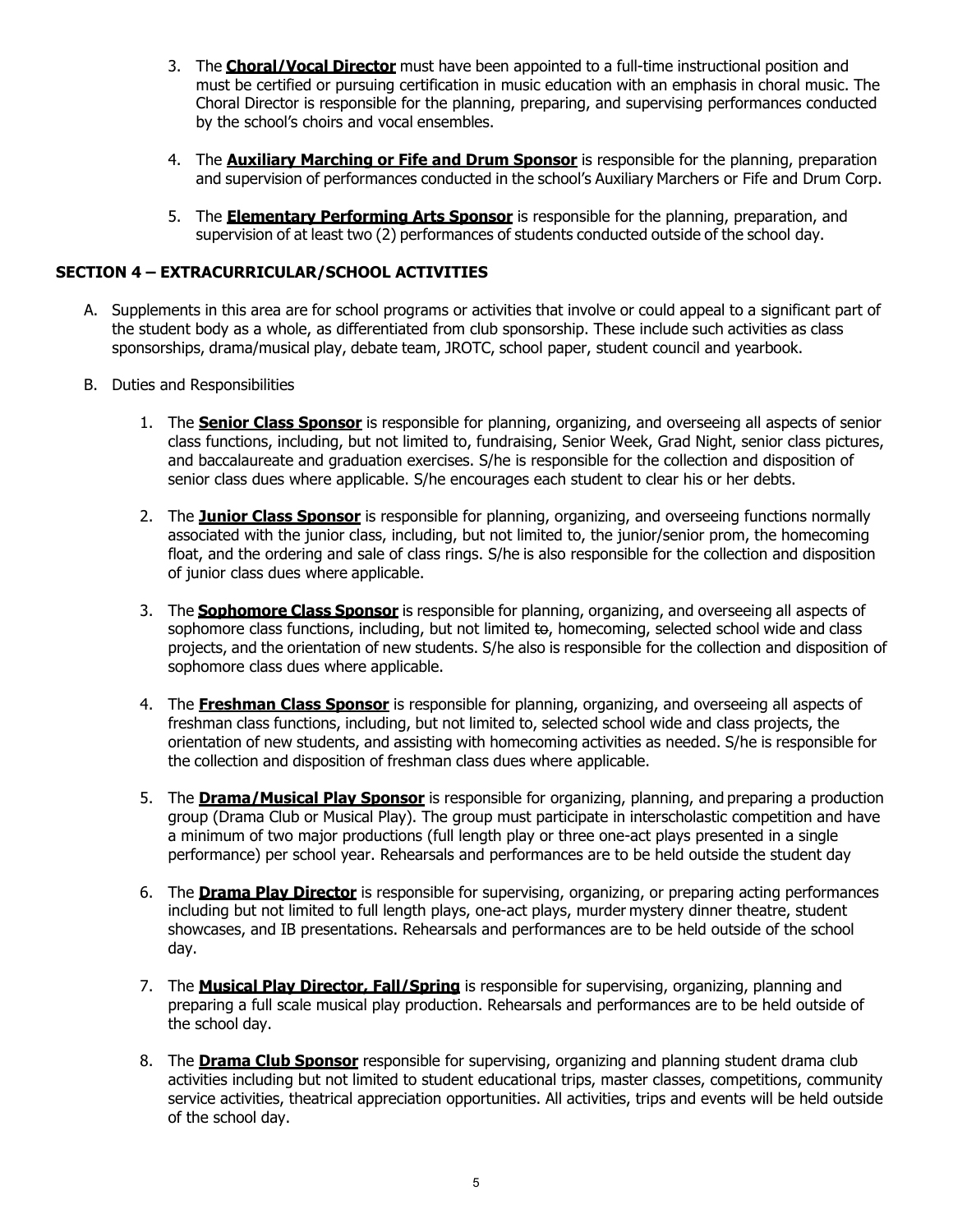- 9. The **Debate Team** must participate in an active competitive forensic program. The forensic program must have a minimum number of active participants to qualify for state or local competition in order to be eligible for this supplement.
- 10. The **JROTC Sponsor** is responsible for providing the guidance and direction necessary to establish and maintain the school's corps of cadet students. This includes, but is not limited to, planning, training, and scheduling activities such as after school drill, formal parades and colors; and providing color guards for appropriate ceremonies and functions. The teacher receiving a ROTC supplement must be assigned to the military department of the school, or at district level.
- 11. The **School Paper Sponsor** is responsible for organizing and assisting the newspaper staff, and ensuring the publication of a minimum of four issues of the school newspaper during the school year.
- 12. The **Student Council Sponsor** is responsible for the guidance and direction necessary to establish and maintain the school's student government association. S/he also must ensure the integrity of the election, attend regularly scheduled meetings with the student council, and participate in activities sponsored by the student council.
- 13. The **Annual/Yearbook Sponsor** is responsible for organizing and assisting the annual/yearbook staff, and ensuring the publication and promotion of the school's annual/yearbook, including fundraisers, coordinating school pictures, and competition.
- 14. The **Academic Activities Sponsor** includes specific content area sponsors such as math, computer, language arts, elementary and secondary Science Fair Coordinator, History Fair Coordinator, Young Floridians Coordinator, and Academic A-Team. Teams must participate in an active competitive program, in which participation may occur on nonteaching duty days. An academic activity program must have a minimum number of active participants to qualify for state or local competition in order to be eligible for this supplement.
- 15. The **Agriculture Sponsor**: The Agriculture supplement is tied into the regular agriculture teaching assignments. The supplement is for the additional time that is spent in school laboratory maintenance and supervised agricultural experience home visits. Typicalduties include attending the Area IV Leadership Workshop; submitting Chapter Program of Activities, Roster and Dues before the deadline; preparing FFA members to participate in at least two of the four Sub-District events and to compete in at least one judging competition; assisting FFA members in submitting the proficiency award, degree and chapter award applications; holding an annual awards banquet; attending the State FFA convention with at least two chapter delegates.
- 16. The **HOSA Sponsor** is responsible for the securing of internships as well as the monitoring and supervision of HOSA interns. S/he also functions as the liaison for the state and national HOSA. In addition, the HOSA sponsor is responsible for supervising and chaperoning all after school and off campus activities.
- 17. The **CTE Activities Sponsor** includes specific vocational organizations such as DECA, Skills USA, FBLA, and FFEA. Teams must participate in an active competitive program, participation in which may occur on nonteaching duty days. A Career Technical activity program must have a minimum number of active participants to qualify for state or local competition in order to be eligible for this supplement. These supplements will be paid only if the sponsor/employee does not have a reduced workload in order to accommodate the Career Technical activity.

#### <span id="page-6-0"></span>**SECTION 5 – CURRICULM LEADERSHIP**

A. These supplements are tied into staffing functions at a school. Departmental chairpersons' supplements should include the following subject areas:

High School: Career/Technical/JROTC Education, Exceptional Student Education, Electives, Foreign Languages, Guidance, Language Arts, Math, Phys. Ed/Health, Reading, Science, Social Studies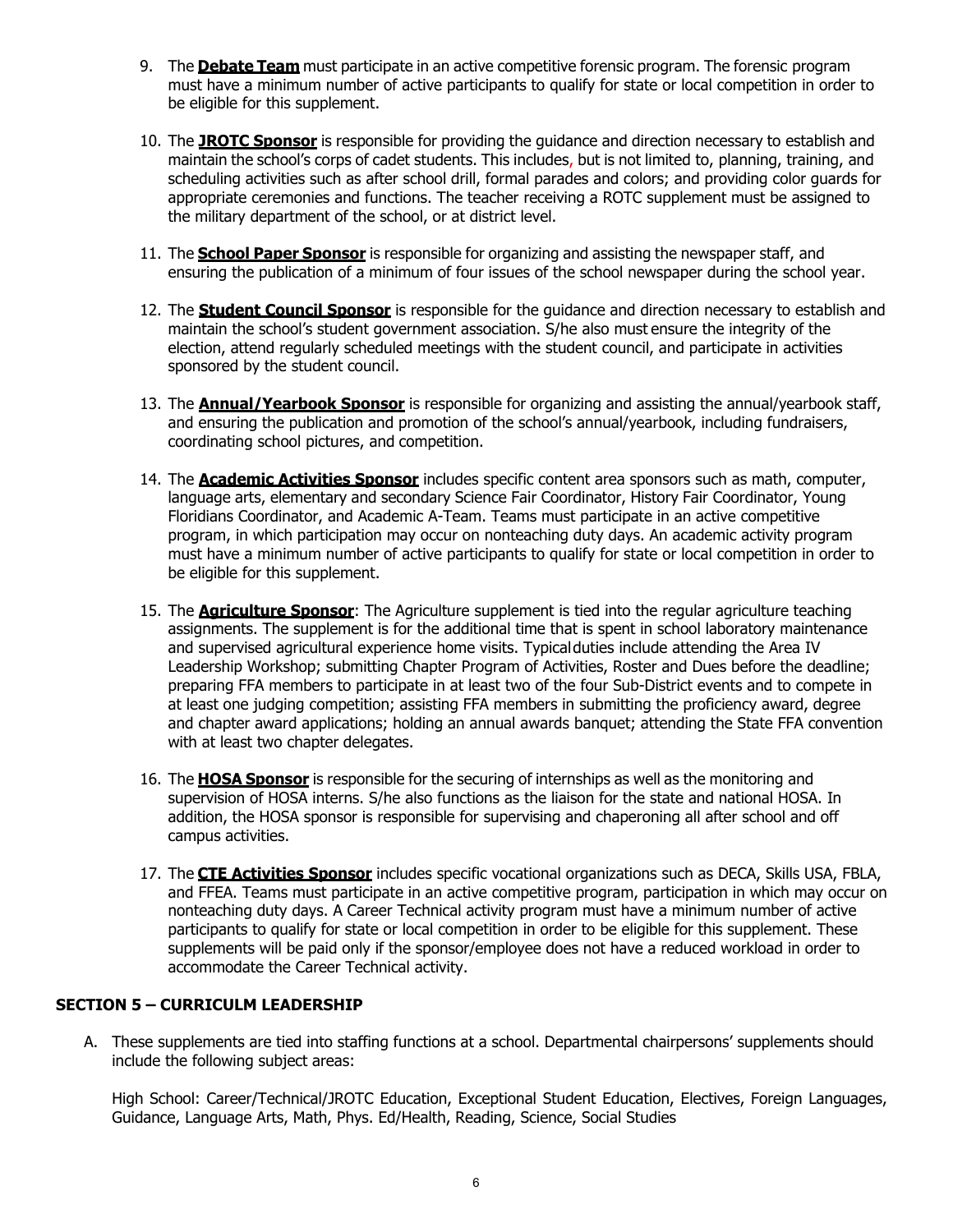Middle Grades: Exceptional Student Education, Math, Language Arts, Reading, Science, Social Studies, Guidance, **Electives** 

- B. In schools that use the Team concept, appointed team leaders will receive supplements.
- C. Grade Level/Resource Chairpersons at the elementary school level shall receive one supplement per grade level (K-5), plus one supplement per school for resource teachers. Pre- K responsibilities shall fall under the Kindergarten chairperson.
- D. Duties and Responsibilities
	- 1. The **Departmental Chairperson (Secondary Schools)** is responsible for supervising all functions of his/her department, including budget preparation and property control, chairing regular meetings of teachers within the department/grade level, attending subject area meetings for county department chairs, and coordinating his/her department's activities with those of other departments. S/he also is responsible for providing input to the administration concerning the purchase of instructional materials, supplies, and equipment. In addition s/he is responsible for communication with the administration concerning the department. This leader may assist administrators in matters of policy, scheduling, and student advisement.
	- 2. The **Team Leader** will work in conjunction with the site administrators and appropriate district staff to coordinate the activities of team members related to the instruction, data analysis and team activities for their commonly shared students. He or she will plan team activities, organize the agenda for meetings and coordinate the reports of the meeting for administration. The Team Leader-Senior supplement may be used for leaders of small learning communities of grades  $9 - 12$ .
	- 3. The **Grade Level Chairperson** coordinates the grade level activities with the total school program and other grade levels, chairs regular meetings of teachers within the grade level, provides input to and communicates with the administration concerning the purchase of instructional materials, supplies, and equipment, and communicate with the administration concerning the grade.
	- 4. The **Faculty Council Member (Elected/SLCTA Appointed)** will participate inactivities and scheduled meetings of the Faculty Council such as monthly scheduled meetings, training for the Interest Based Decision-Making process, etc. and communicate with fellow members of the staff regarding Faculty Council business as requested. The member of the Faculty Council appointed by the SLCTA will serve as the vice chair of the Faculty Council in accordance with Article XV, D of the SLCTA Contract.
	- 5. The **Social Emotional Learning (SEL) School Liaison/Ambassador** is a teacher performing extra duties and responsibilities before, during, and/or after the regular workday. Their key role is to support the district's mission to ensure safe and caring teaching and learning environments by focusing on strengthening adult and student SEL. The SEL Liaison is committed to developing a model SEL classroom for other teachers to learn from by implementing the district adopted SEL curriculum and the integration of evidenced based, high impact SEL instructional strategies. The SEL Liaison will be responsible for attending the district SEL monthly cohort professional development, co-facilitating their school's monthly SEL team meetings, and assist with monitoring the implementation of their school's SEL action plan. One will be designated at each school.

## <span id="page-7-0"></span>**SECTION 6 – SPECIAL DUTY**

- A. Supplements in this area are for special duties or responsibilities of benefit to the school program or student body.
- B. Duties and Responsibilities
	- 1. The **Enrichment Teacher** is responsible for sponsoring specific curriculum based after school student activities selected by the principal/designee.
	- 2. The **Audio Visual Director** is responsible for the school AV inventory including disbursement and